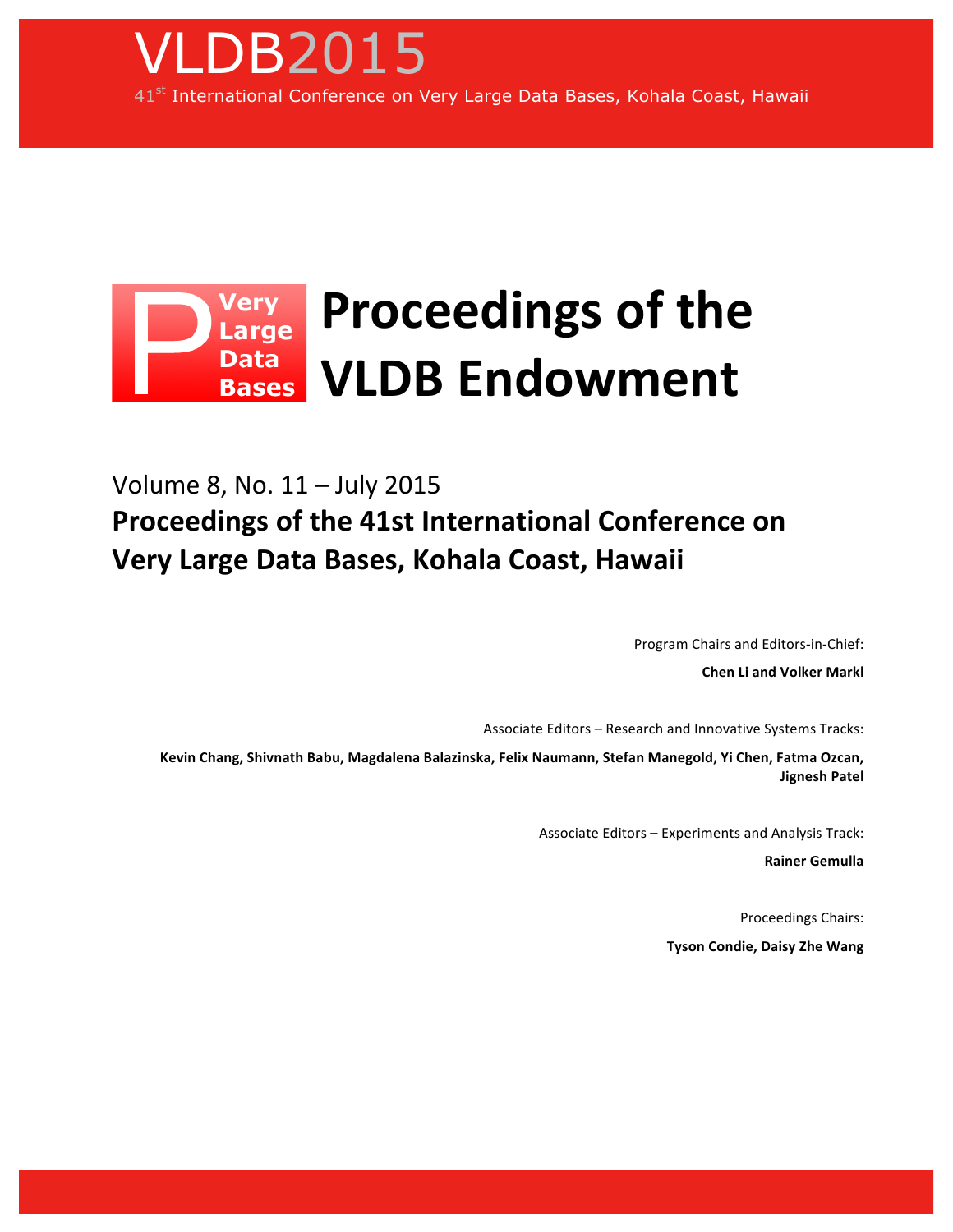PVLDB – Proceedings of the VLDB Endowment

Volume 8, No. 11, July 2015.

The 41st International Conference on Very Large Data Bases, Kahola Coast, Hawaii.

# **Copyright 2015 VLDB Endowment**

This work is licensed under the Creative Commons Attribution-NonCommercial-NoDerivs 3.0 Unported License. To view a copy of this license, visit http://creativecommons.org/licenses/by-nc-nd/3.0/. Obtain permission prior to any use beyond those covered by the license. Contact copyright holder by emailing info@vldb.org.

### Volume 8, Number 11, July 2015: VLDB 2015 Pages ii - ix and 1118 - 1333 ISSN 2150-8097

Additional copies only online at: portal.acm.org, arxiv.org/corr, and www.vldb.org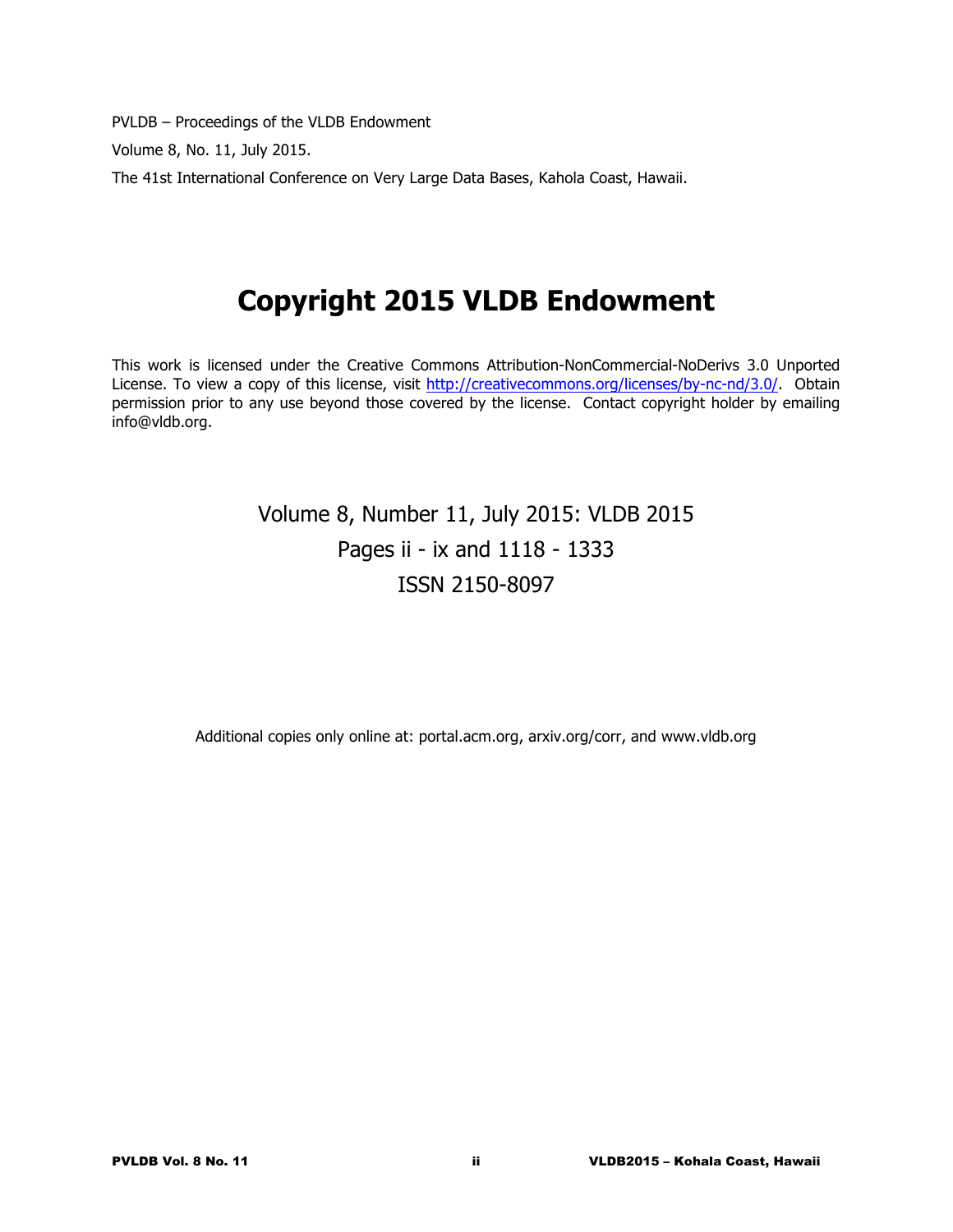| <b>Front Matter</b>                                                                                                                                                             |               |  |
|---------------------------------------------------------------------------------------------------------------------------------------------------------------------------------|---------------|--|
|                                                                                                                                                                                 | -ii<br>Ш<br>v |  |
| <b>Letters</b>                                                                                                                                                                  |               |  |
|                                                                                                                                                                                 | ÎΧ.           |  |
| <b>Research Papers</b>                                                                                                                                                          |               |  |
|                                                                                                                                                                                 | 1118          |  |
|                                                                                                                                                                                 | 1130          |  |
| Habibur Rahman, Saravanan Thirumuruganathan, Senjuti Basu Roy, Sihem Amer-Yahia, Gautam Das                                                                                     | 1142          |  |
| DPT: Differentially Private Trajectory Synthesis Using Hierarchical Reference Systems<br>Xi He, Graham Cormode, Ashwin Machanavajjhala, Cecilia M. Procopiuc, Divesh Srivastava | 1154          |  |
|                                                                                                                                                                                 | 1166          |  |
| SCAN++: Efficient Algorithm for Finding Clusters, Hubs and Outliers on Large-scale Graphs                                                                                       | 1178          |  |
|                                                                                                                                                                                 | 1190          |  |
| Bryan Brancotte, Bo Yang, Guillaume Blin, Sarah Cohen-Boulakia, Alain Denise, Sylvie Hamel                                                                                      | 1202          |  |
| Narayanan Sundaram, Nadathur Satish, Md Mostofa Ali Patwary, Subramanya R. Dulloor, Michael J.<br>Anderson, Satya Gautam Vadlamudi, Dipankar Das, Pradeep Dubey                 | 1214          |  |
| Mega-KV: A Case for GPUs to Maximize the Throughput of In-Memory Key-Value Stores<br>Kai Zhang, Kaibo Wang, Yuan Yuan, Lei Guo, Rubao Lee, Xiaodong Zhang                       | 1226          |  |
|                                                                                                                                                                                 | 1238          |  |
| SnapToQuery: Providing Interactive Feedback during Exploratory Query Specification                                                                                              | 1250          |  |
|                                                                                                                                                                                 | 1262          |  |

### **TABLE OF CONTENTS**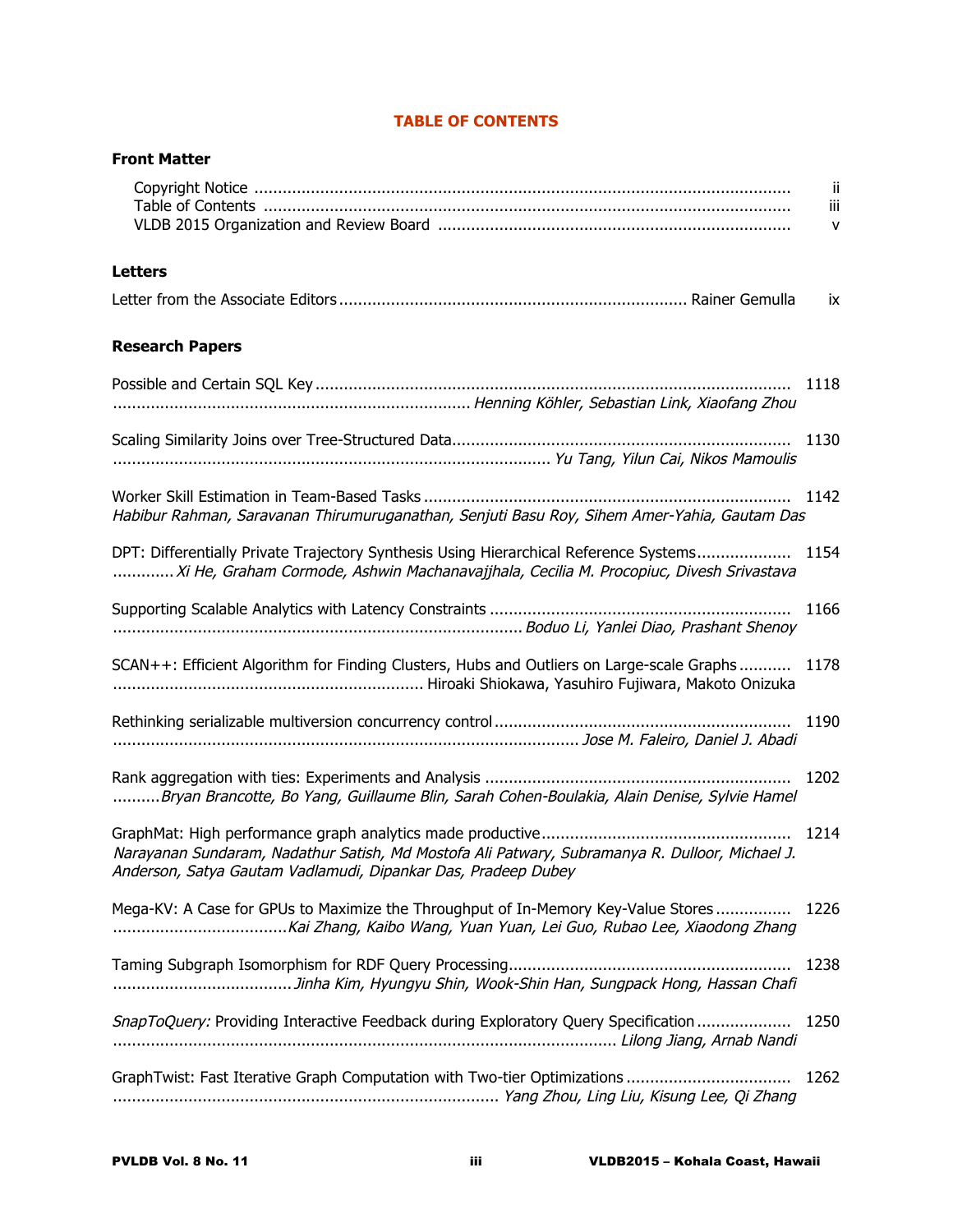| manumumumumumumumumumumumum Shaoxu Song, Aoqian Zhang, Lei Chen, Jianmin Wang                          |  |
|--------------------------------------------------------------------------------------------------------|--|
| To Lock, Swap, or Elide: On the Interplay of Hardware Transactional Memory and Lock-Free Indexing 1298 |  |
| Jaeho Shin, Sen Wu, Feiran Wang, Christopher De Sa, Ce Zhang, Christopher Ré                           |  |
|                                                                                                        |  |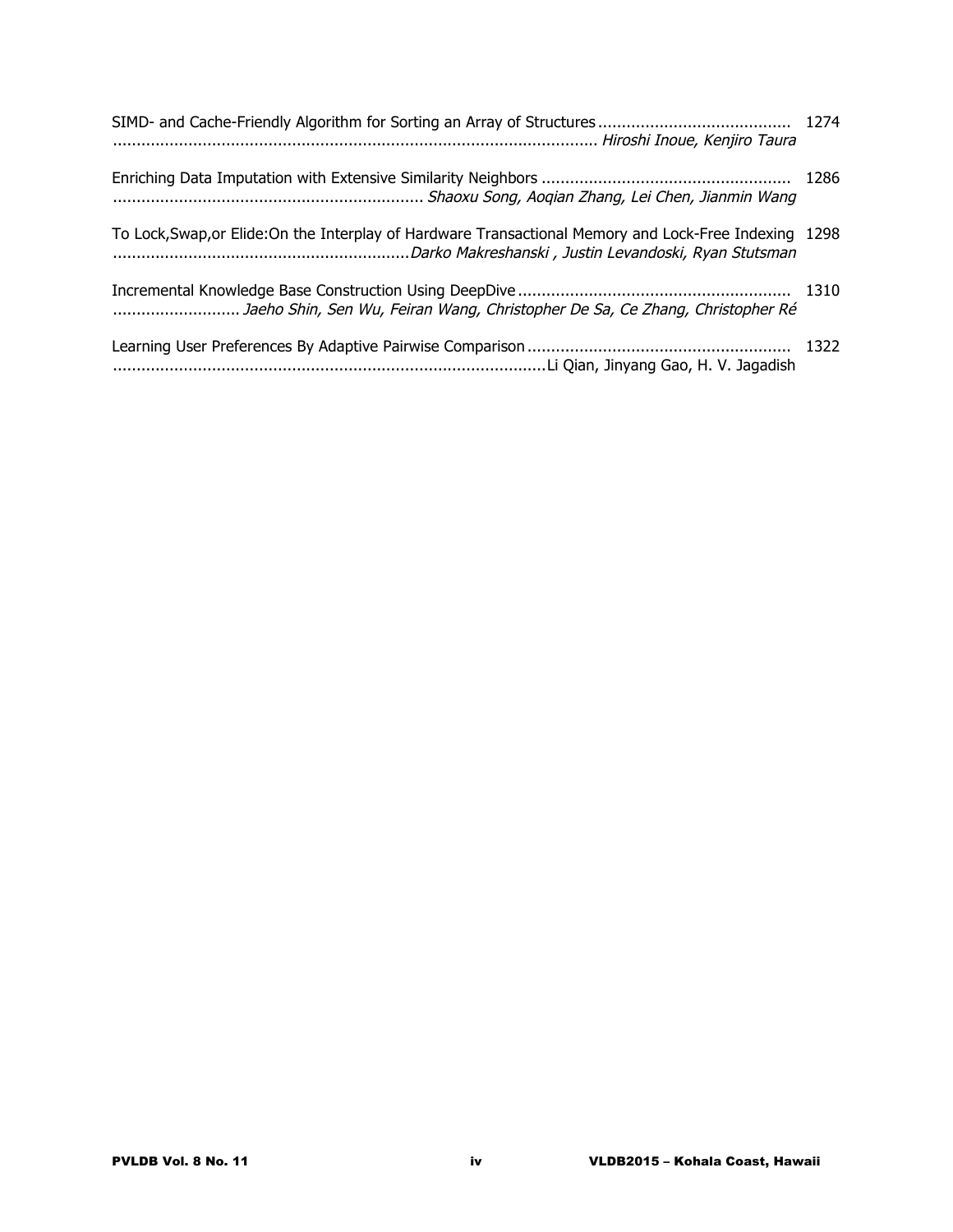#### **VLDB 2015 ORGANIZATION AND REVIEW BOARD**

**General Chairs** Michael J. Carey, University of California, Irvine

**Program Chairs and Editors-in-Chief of PVLDB 8** Chen Li, University of California, Irvine Volker Markl, TU Berlin

#### **Research and Innovative Systems Tracks Associate Editors**

Kevin Chang, U Illinois Shivnath Babu, Duke University Felix Naumann, Hasso Plattner Institute Stefan Manegold, CWI Amsterdam Yi Chen, NJIT Fatma Ozcan, IBM Research Almaden Jignesh Patel, University of Wisconsin, Madison Magdalena Balazinska, University of Washington

#### **Experiments and Analysis Track Associate Editors**

Rainer Gemulla, MPI Saarbrücken, Germany

#### **Industrial, Applications and Experience Track Associate Editors**

Anhai Doan, University of Wisconsin, Madison Prasan Roy, Sclera Gregor Hackenbroich, SAP

**Demonstration Chair** Alfons Kemper, TU München

**Tutorial Chairs** Tova Milo, Tel Aviv University Pierre Senellart, Telecom Paris Tech, France

**Panel Chair** Joseph M. Hellerstein, University of California, Berkeley

**PhD Workshop Chairs** Rachel Pottinger (UBC)

**Proceedings Chairs** Daisy Zhe Wang, University of Florida Tyson Condie, University of California, Los Angeles

**Sponsorship Chairs** Michael Franklin, University of California, Berkeley Edward Change, HTC Patrick Valduriez, INRIA

**Local Organization Chair** Lipyeow Lim, University of Hawaii

**Conference and Registration Chairs** Ke Chen, Zhejiang University Cuiping Li, Renmin University

**Publicity and Web Management Chair** Rada Chirkova, North Carolina State

**Treasury Chair** Malu Castellanos, HP Labs

**VLDB Endowment Liaison** Paul Larson, Microsoft Research

**PVLDB Managing Editor** Divesh Srivastava, AT&T Labs

**PVLDB Information Director** Gerald Weber, University of Auckland

**PVLDB Advisory Committee**

H. V. Jagadish, Renée J. Miller, M. Tamer Özsu, Kian-Lee Tan, Michael Böhlen, Susan Davidson, S. Sudarshan, Gerhard Weikum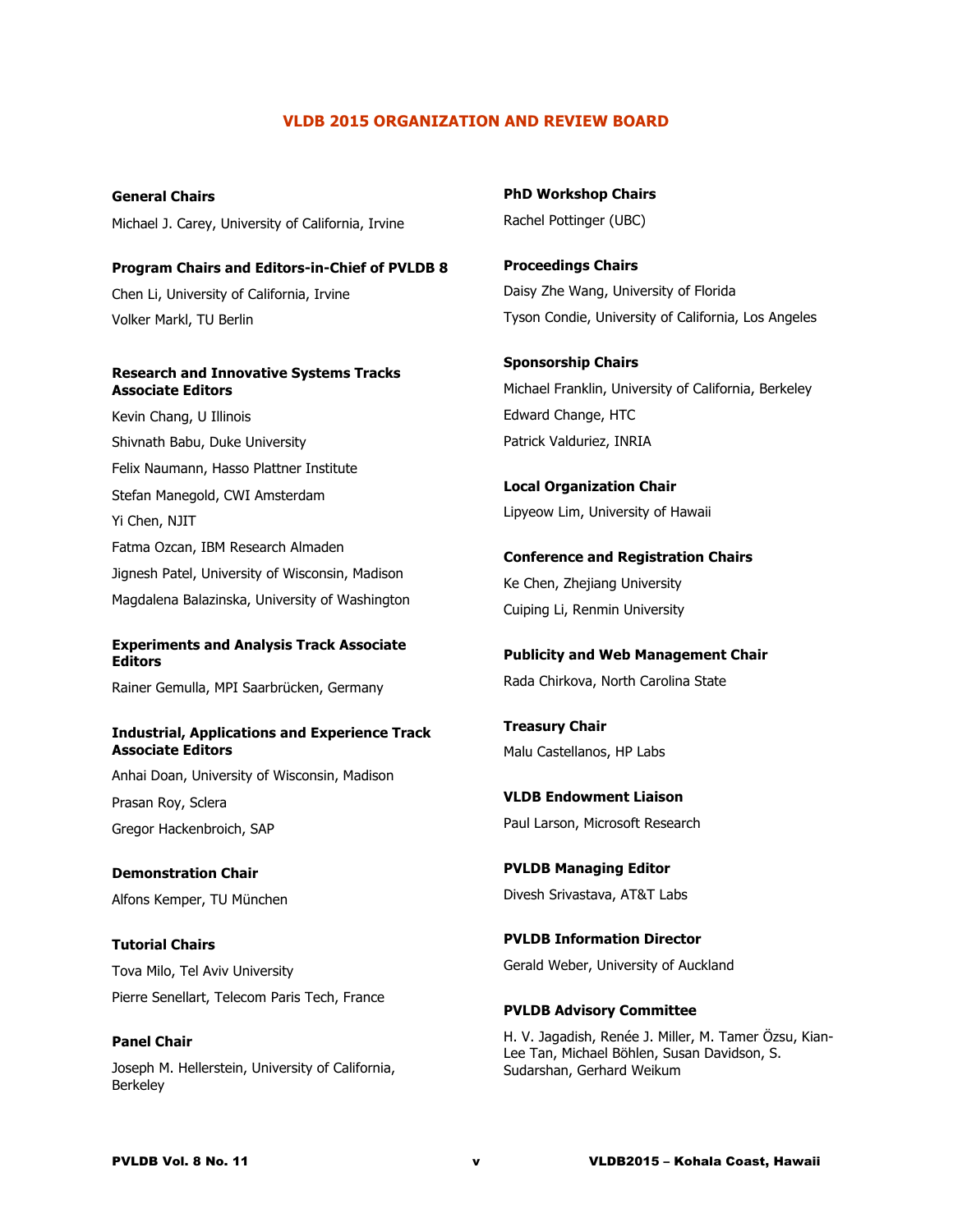#### **Research Track Review Board**

Daniel Abadi, Yale University Alberto Abello, UPC Barcelona Ashraf Aboulnaga, Qatar Computing Research Institute Foto Afrati, NTU Athens Sihem Amer Yahia, CNRS LIG Aijun An, York University Arvind Arasu, Microsoft Research Walid Aref, Purdue University Paolo Atzeni, Roma Tre University Denilson Barbosa, University of Alberta Srikanta Bedathur, IBM Research Philip Bernstein, Microsoft Research Michael Böhlen, University of Zürich Peter Boncz, CWI Amsterdam Angela Bonifati, Lille 1 U and INRIA Philippe Bonnet, IT U of Copenhagen Nico Bruno, Google Alex Buchmann, TU Darmstadt Mike Cafarella, University of Michigan K. Selcuk Candan, Arizona State University Malu Castellanos, HP Labs Kaushik Chakrabarti, Microsoft Research Lei Chen, Hong Kong U of Science and Technology Fei Chiang, McMaster University Byron Choi, Hong Kong Baptist University Philippe Cudre Mauroux, Fribourg University Mahashweta Das, HP Labs Sudipto Das, Microsoft Research Amol Desphande, University of Maryland Stefan Dessloch, TU Kaiserslautern Jens Dittrich, Saarland University Alin Dobra, University of Florida Xin Luna Dong, Google Jennie Duggan, MIT Wenfei Fan, University of Edinburgh Alan Fekete, University of Sydney Australia

Peter Fischer, Universität Freiburg Avrilia Floratou, IBM Avigdor Gal, Technion Minos Garofalakis, Technical U of Crete Wolfgang Gatterbauer, Carnegie Mellon U Tingjian Ge, University of Massachusetts Lowell Floris Geerts, University of Antwerp Lukasz Golab, University of Waterloo Torsten Grust, Universität Tübingen Jarek Gryz, York University Dimitrios Gunopulos, University of Athens Hakan Hacigumus, NEC Labs Wook Shin Han, POSTECH Seif Haridi, KTH Stockholm Oktie Hassanzadeh, IBM Research Bingsheng He, Nanyang Technological University Jeffrey Heer, University of Washington Herodotos Herodotou, Microsoft Research Katja Hose, Aalborg University Vagelis Hristidis, University of California, Riverside Jeong-Hyon Hwang, State University of New York at Albany Stratos Idreos, Harvard University Yannis Ioannidis, University Of Athens Zachary Ives, University of Pennsylvania Christopher Jermaine, Rice University Ruoming Jin, Kent State University Alekh Jindal, Massachusetts Institute of Technology Ryan Johnson, University of Toronto Eser Kandogan, IBM Research Almaden Gjergji Kasneci, Hasso Plattner Institute Asterios Katsifodimos, TU Berlin Yannis Katsis, University of California, San Diego Daniel Keim, Universität Konstanz Bettina Kemme, McGill University Eamonn Keogh, University of California, Riverside Martin Kersten, CWI Amsterdam Daniel Kifer, Penn State University Hideaki Kimura, Hewlett Packard George Kollios, Boston University

i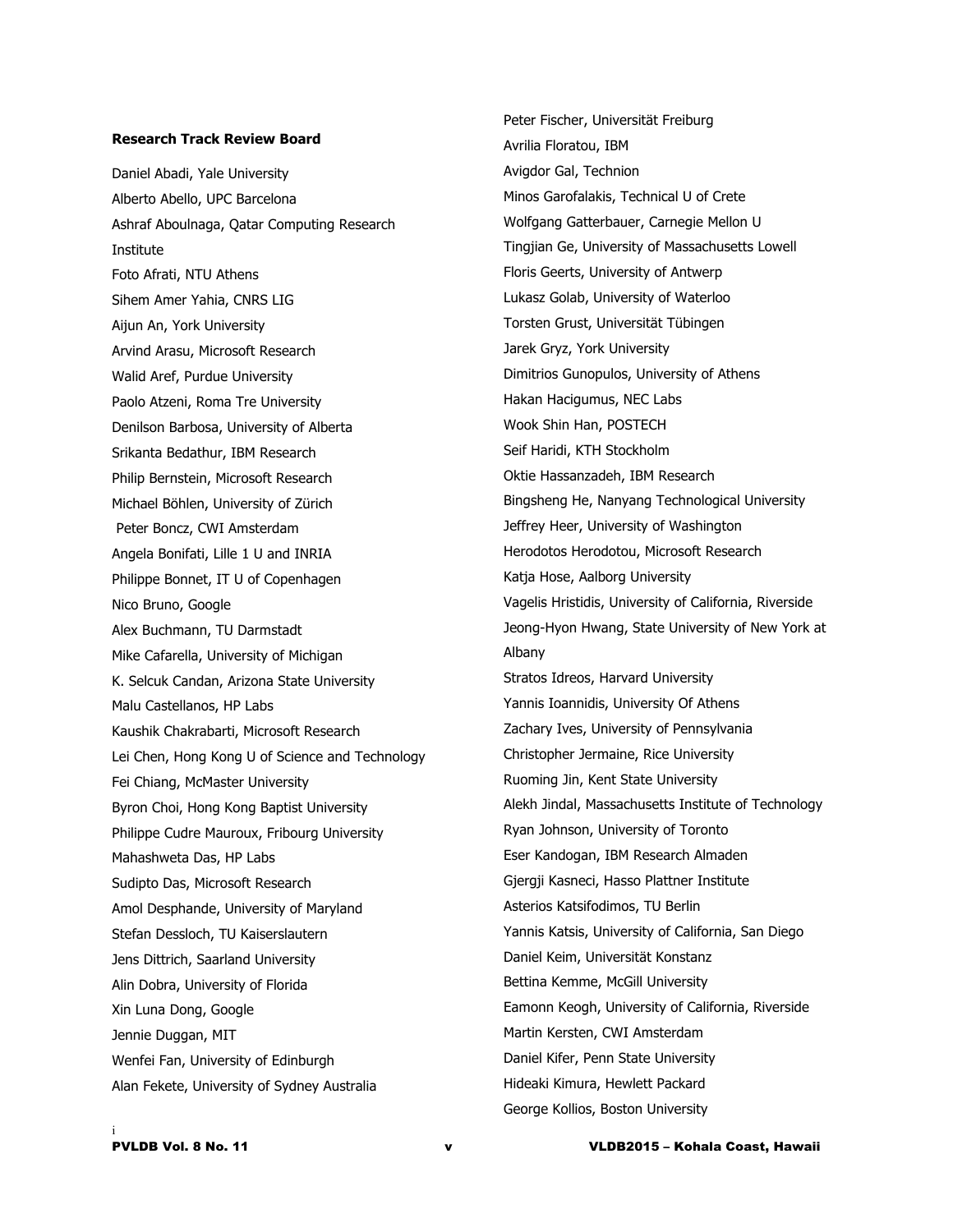i Donald Kossman, ETH Zurich Nick Koudas, University of Toronto Georgia Koutrika, HP Labs Tim Kraska, Brown University Harumi Kuno, HP Labs Laks Lakshmanan, University of British Columbia Paul Larson, Microsoft Research Hongrae Lee, Google Wolfgang Lehner, TU Dresden Alberto Lerner, New York University Ulf Leser, Humboldt Universität zu Berlin Justin Levandoski, Microsoft Research Feifei Li, University of Utah Guoliang Li, Tsinghua University Jianzhong Li, Harbin Institute of Technology Yunyao Li, IBM Research Almaden Erietta Liarou, EPF Lausanne Xuemin Lin, University of New South Wales Ziyang Liu, NEC Labs America Eric Lo, Polytecnic University of Hong Kong Guy Lohman, IBM Research Almaden Jiaheng Lu, Renmin University of China Qiong Luo, Hong Kong University of Science and **Technology** Jayant Madhavan, Google Ioana Manolescu, INRIA Patrick Marcel, University of Tours Marta Mattoso, Federal University of Rio de Janeiro Alexandra Meliou, University of Massachusetts Amherst Sergey Melnik, Google Weiyi Meng, Binghamton University Sebastian Michel, Saarland University Iris Miliaraki, Yahoo Labs Barcelona Renee Miller, University of Toronto Zhou Minqi, East China Normal University Prasenjit Mitra, Penn State University Bernhard Mitschang, Universität Stuttgart Mohamed Mokbel, Northeastern University Barzan Mozafari, University of Michigan

Hannes Mühleisen, CWI Amsterdam Arnab Nandi, Ohio State University Vivek Narasayya, Microsoft Research Jeffrey Naughton, University of Wisconsin Madison Rimma Nehme, Microsoft Thomas Neumann, TU Munich Raymond Ng, University of British Columbia Christopher Olston, Google Dan Olteanu, Oxford University & LogicBlox Beng Chin Ooi, National University of Singapore M. Tamer Özsu, University of Waterloo Themis Palpanas, Paris Descartes University Ippokratis Pandis, IBM Research Almaden Dimitris Papadias, Hong Kong U of Science and **Technology** Paolo Papotti, Qatar Computing Research Institute Andy Pavlo, Carnegie Mellon University Torben Bach Pedersen, Aalborg University Jian Pei, Simon Fraser University Peter Pietzuch, Imperial College London Evaggelia Pitoura, University of Ioannina Alkis Polyzotis, Google and University of California, Santa Cruz Fabio Porto, LNCC Brazil Li Qian, Facebook Jorge Arnulfo Quiane Ruiz, Qatar Computing Research Institute Tilmann Rabl, University of Toronto Erhard Rahm, Universität Leipzig Krithi Ramamritham, IIT Bombay Ravi Ramamurthy, Microsoft Research Vijayshankar Raman, IBM Research Almaden Mirek Riedewald, Northeastern University Tore Risch, Uppsala Universitet Kenneth Ross, Columbia University Elke Rundensteiner, Worcester Polytechnic Institute US Barna Saha, AT&T Labs Research Kenneth Salem, University of Waterloo Simonas Saltenis, Aalborg University

PVLDB Vol. 8 No. 11 vi VLDB2015 – Kohala Coast, Hawaii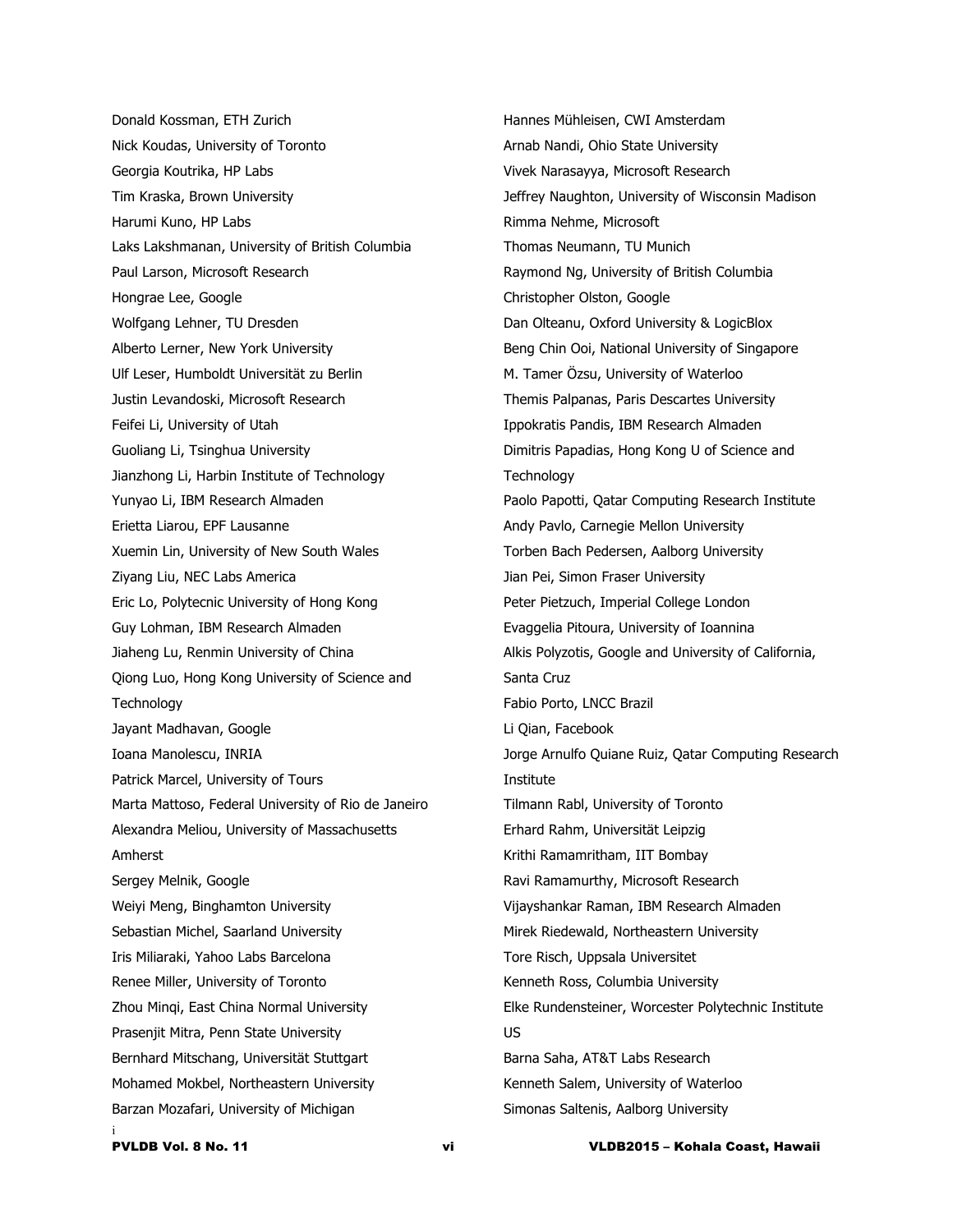Kai Uwe Sattler, TU Ilmenau Eric Sedlar, Oracle Labs Bernhard Seeger, Philipps Universität Marburg Kyuseok Shim, Seoul National University Jerome Simeon, IBM Research Watson Alkis Simitsis, HP Labs Michael Stonebraker, Massachusetts Institute of **Technology** Julia Stoyanovich, Drexel University Nan Tang, Qatar Computing Research Institute Yufei Tao, The Chinese University of Hong Kong Sandeep Tata, Google Nesime Tatbul, Intel Labs and MIT Arash Termehchy, Oregon State University Evimaria Terzi, Boston University Jens Teubner, TU Dortmund Martin Theobald, University of Antwerp Andreas Thor, University of Leipzig Yuanyuan Tian, IBM Research Almaden Anthony Tung, National University of Singapore Vasilis Vassalos, Athens University Yannis Vassiliou, NTU Athens Yannis Velegrakis, University of Trento

Rares Vernica, HP Labs Gottfried Vossen, WWU Münster Florian Waas, Datometry Inc. Daisy Zhe Wang, University of Florida Haixun Wang, Google Wei Wang, University of New South Wales Gerhard Weikum, Max Planck Institut für Informatik Till Westmann, Oracle Labs Steven Whang, Google Kyu Young Whang, KAIST Raymond Chi Wing Wong, Hong Kong University of Science and Technology Xiaokui Xiao, Nanyang Technological University Xifeng Yan, University of California, Santa Barbara Jun Yang, Duke University Xiaochun Yang, Northeastern University China Cong Yu, Google Research Ge Yu, Northeastern University China Jeffrey Xu Yu, Chinese University of Hong Kong Xiaofang Zhou, The University of Queensland Esteban Zimanyi, UL Brussels Marcin Zukowski, Snowflake Computing

i